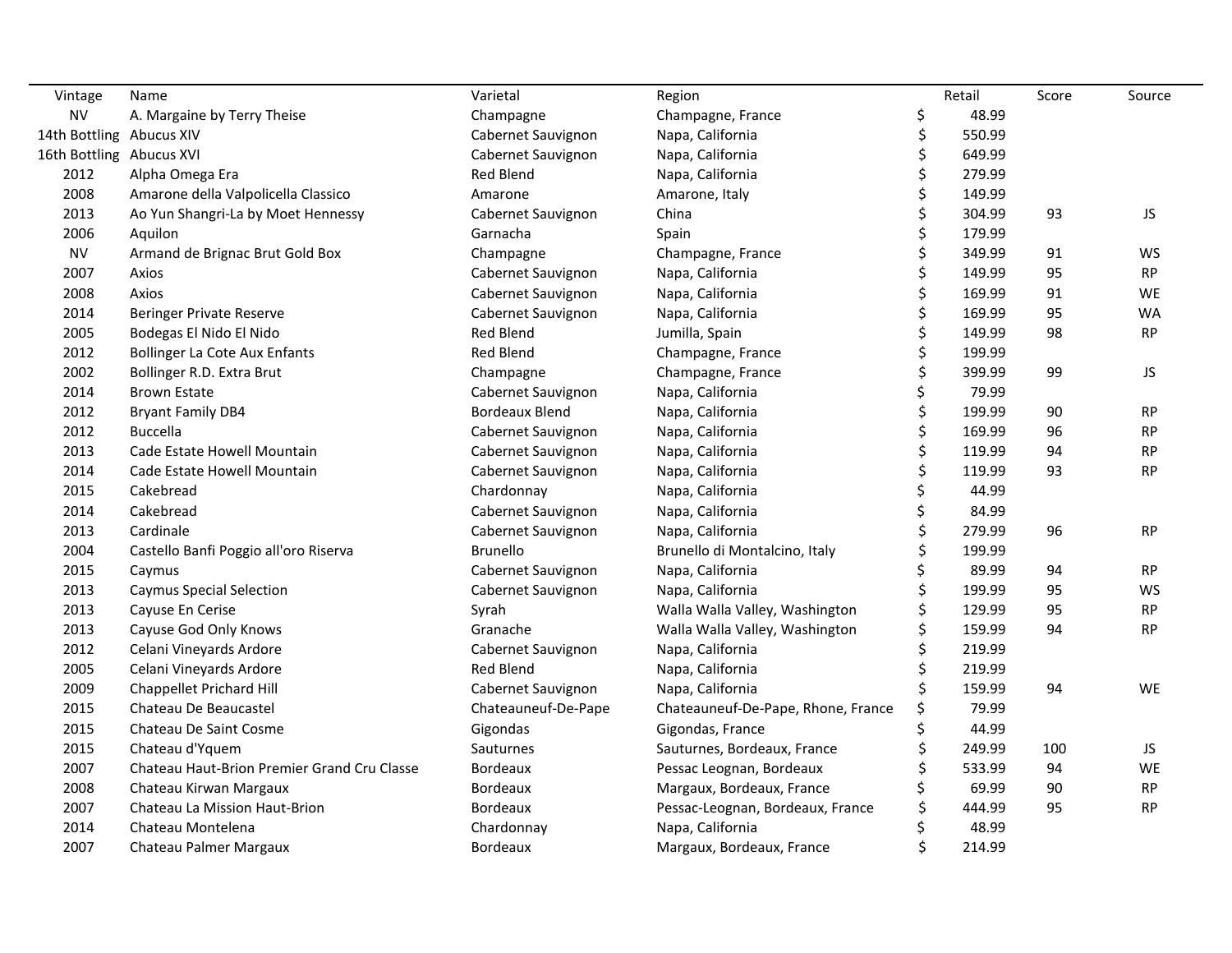| 2007      | Chateau Pavie 1er Grand Cru Classe | Bordeaux              | Saint-Emilion, Bordeaux                    | \$ | 224.99 |     |                                   |
|-----------|------------------------------------|-----------------------|--------------------------------------------|----|--------|-----|-----------------------------------|
| 2011      | Continuum                          | Proprietary Red Blend | St. Helena, Napa, California               | \$ | 241.99 | 92  | RP                                |
| 2010      | Continuum                          | Proprietary Red Blend | St. Helena, Napa, California               |    | 199.99 | 97  | <b>RP</b>                         |
| 2010      | Dalla Valle Vineyards              | Cabernet Sauvignon    | Napa, California                           |    | 249.99 |     |                                   |
| 2012      | Dancing Hares Vineyard             | <b>Red Blend</b>      | Napa, California                           |    | 229.99 | 93  | RP                                |
| 2014      | Darioush                           | Cabernet Sauvignon    | Napa, California                           |    | 110.99 |     |                                   |
| 2014      | Darioush                           | Cabernet Franc        | Napa, California                           |    | 65.99  |     |                                   |
| 2015      | Darioush                           | Chardonnay            | Napa, California                           | \$ | 54.99  |     |                                   |
| 2009      | Dom Perignon                       | Champagne             | Champagne, France                          |    | 189.99 | 97  | JS                                |
| 2013      | Dominus 30th Vintage               | <b>Red Blend</b>      | Yountville, Napa, California               | \$ | 245.99 | 100 | RP/JS                             |
| 2013      | Donati Claret 3L                   | Claret                | Central Coast, California                  | \$ | 106.99 |     |                                   |
| 2012      | Duckhorn The Discussion            | <b>Red Blend</b>      | Napa, California                           | \$ | 139.99 | 92  | JS                                |
| 2013      | Ehlers Estate 1886                 | Cabernet Sauvignon    | St. Helena, Napa, California               | \$ | 110.99 |     |                                   |
| 2015      | En Route                           | Pinot Noir            | Russian River Valley, California           | \$ | 39.99  |     |                                   |
| 2012      | <b>Far Niente</b>                  | Cabernet Sauvignon    | Oakville, Napa, California                 |    | 169.99 | 94  | <b>RP</b>                         |
| 2008      | <b>Faust The Lure</b>              | Cabernet Sauvignon    | Napa, California                           |    | 109.99 |     |                                   |
| 2011      | <b>Figgins Estate</b>              | <b>Red Blend</b>      | Walla Walla Valley, Washington             |    | 99.99  | 93  | WE                                |
| 2015      | <b>Flowers</b>                     | Pinot Noir            | Sonoma, California                         | \$ | 54.99  |     |                                   |
| 2014      | Fulcrum Gap's Crown Vineyard       | Pinot Noir            | Sonoma, California                         | \$ | 58.99  |     |                                   |
| 2009      | Gaja Gaia & Rey                    | Chardonnay            | Piedmont, Italy                            |    | 224.99 |     |                                   |
| 2013      | Groth Reserve                      | Cabernet Sauvignon    | Napa, California                           |    | 126.99 | 93  | <b>WS</b>                         |
| 2013      | <b>Hartwell Estate</b>             | Cabernet Sauvignon    | Napa, California                           |    | 119.99 |     |                                   |
| 2013      | <b>Hewitt Estate Vineyard</b>      | Cabernet Sauvignon    | Rutherford, Napa, California               |    | 134.99 | 95  | <b>RP</b>                         |
| 2014      | Horsepower                         | Syrah                 | Walla Walla Valley, Columbia Valley, Wa \$ |    | 179.99 | 97  | $\ensuremath{\mathsf{RP}}\xspace$ |
| 2010      | Inglenook Rubicon                  | Cabernet Sauvignon    | Rutherford, Napa, California               | \$ | 196.99 | 93  | WS                                |
| 2011      | J. Daniel Cuvee Lodi Vineyards     | Cabernet Sauvignon    | Napa, California                           | \$ | 159.99 |     |                                   |
| 2012      | Jarvis                             | Cabernet Sauvignon    | Napa, California                           |    | 156.99 |     |                                   |
| 2013      | Jonata Todos                       | Proprietary Red Blend | Santa Ynez Valley, California              |    | 46.99  | 95  | JS                                |
| 2015      | Jordan                             | Chardonnay            | Russian River Valley, California           |    | 33.99  |     |                                   |
| 2012      | Joseph Phelps Estate Insigina      | <b>Red Blend</b>      | Napa, California                           |    | 232.99 | 96  | <b>RP</b>                         |
| 2008      | Joseph Phelps Estate Insigina      | <b>Red Blend</b>      | Napa, California                           |    | 209.99 | 95  | RP                                |
| 2014      | Kathryn Hall                       | Cabernet Sauvignon    | Napa, California                           | \$ | 199.99 | 96  | RP                                |
| 2014      | Kinsella Estates Heirloom Vineyard | Cabernet Sauvignon    | Dry Creek Valley, Sonoma, California       | \$ | 114.99 | 96  | <b>RP</b>                         |
| 2014      | Koblalt                            | Cabernet Sauvignon    | Napa, California                           | \$ | 109.99 |     |                                   |
| 2014      | Kongsgaard                         | Cabernet Sauvignon    | Napa, California                           | \$ | 169.99 |     |                                   |
| 2007      | Kongsgaard                         | Syrah                 | Napa, California                           | \$ | 179.99 | 94  | <b>RP</b>                         |
| 2012      | Kongsgaard                         | Chardonnay            | Napa, California                           | \$ | 149.99 | 95  | RP                                |
| <b>NV</b> | Krug Grand Cuvee Brut              | Champagne             | Champagne, France                          | \$ | 224.99 |     |                                   |
| <b>NV</b> | Krug Rose Brut                     | Champagne             | Champagne, France                          | Ś  | 349.99 |     |                                   |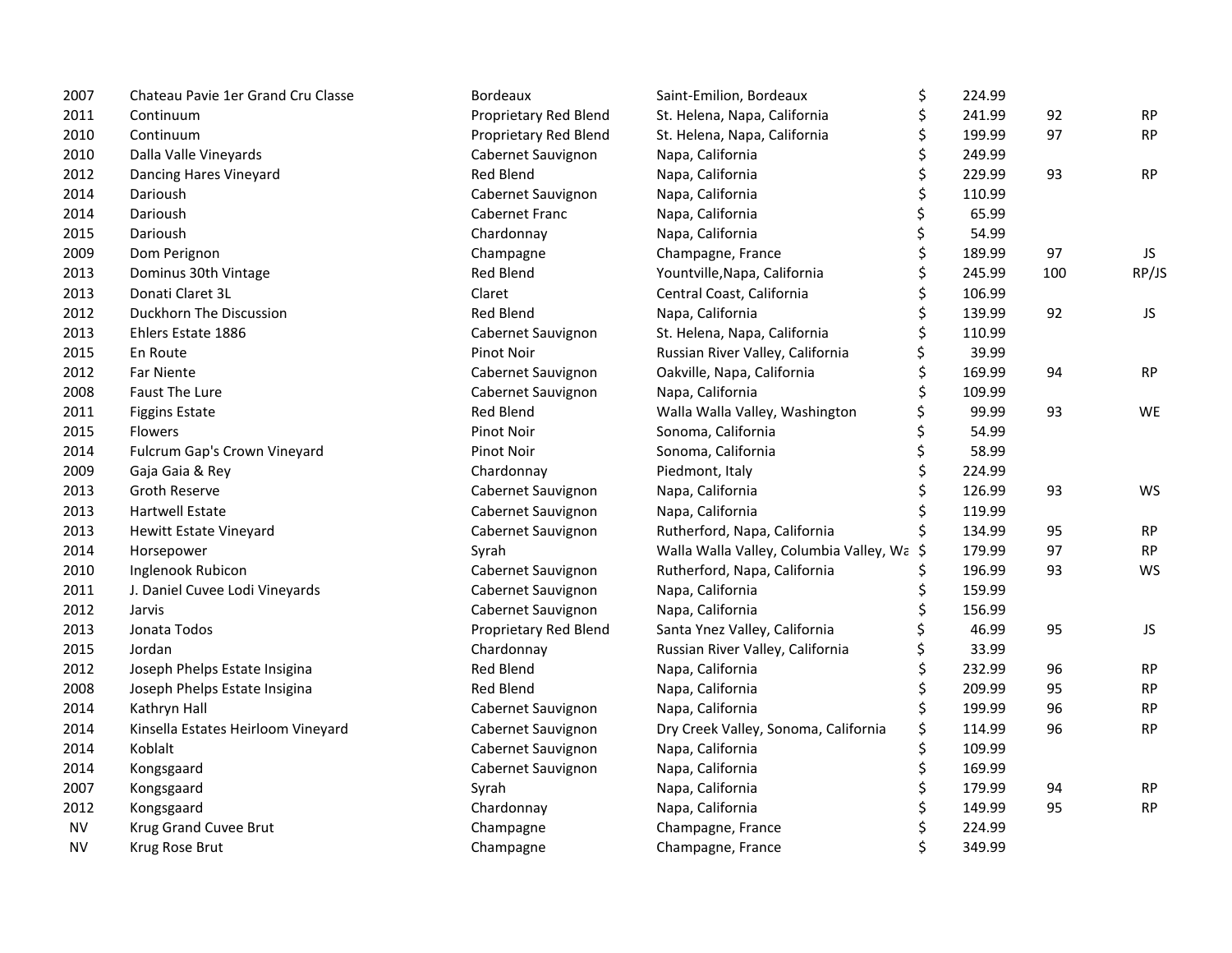| 2012      | La Combe de Malleval                  | White Rhone           | Condrieu, France                      | \$<br>87.99  |     |           |
|-----------|---------------------------------------|-----------------------|---------------------------------------|--------------|-----|-----------|
| 2009      | Lancaster Estate                      | Cabernet Sauvignon    | Alexander Valley, Sonoma, California  | \$<br>109.99 | 93  | W&S       |
| 2013      | Larkmead                              | Cabernet Sauvignon    | Napa, California                      | \$<br>139.99 | 94  | JS.       |
| 2013      | Larkmead Firebelle                    | Red Blend             | Napa, California                      | \$<br>174.99 | 94  | <b>RP</b> |
| 2006      | Lewis Cellars Cuvee L                 | Red Blend             | Napa, California                      | \$<br>249.99 | 93  | <b>WS</b> |
| 2009      | Louis Roederer Cristal Brut           | Champagne             | Champagne, France                     | \$<br>299.99 | 97  | JS.       |
| 2006      | Louis Roederer Cristal Brut           | Champagne             | Champagne, France                     | \$<br>299.99 | 97  | <b>JS</b> |
| 2003      | Lupicaia Toscana                      |                       |                                       | \$<br>160.99 |     |           |
| 2011      | M. Chapoutier Monier de la Sizeranne  | Hermitage             | France                                | \$<br>139.99 |     |           |
| 2007      | <b>Matanzas Creek</b>                 | Merlot                | Sonoma, California                    | \$<br>39.99  |     |           |
| 2007      | Merryvale Profile                     | <b>Red Blend</b>      | Napa, California                      | \$<br>179.99 | 94  | <b>RP</b> |
| 2012      | Michel Rolland                        | Cabernet Sauvignon    | Napa, California                      | \$<br>134.99 | 95  | <b>RP</b> |
| <b>NV</b> | Mumm 6L                               | Champagne             | Champagne, France                     | \$<br>299.99 |     |           |
| 2011      | Nicholas Allen Carte Blanche          | Proprietary Red Blend | Napa, California                      | \$<br>139.99 |     |           |
| 2014      | Nickel & Nickel Branding Iron         | Cabernet Sauvignon    | Oakville, Napa, California            | \$<br>109.99 | 93  | <b>RP</b> |
| 2013      | Nickel & Nickel Quarry Vineyard       | Cabernet Sauvignon    | Rutherford, Napa, California          | \$<br>109.99 | 92  | <b>WW</b> |
| 2014      | Opus One                              | Cabernet Sauvignon    | Napa, California                      | \$<br>294.99 | 97  | JS        |
| 2008      | Opus One                              | Cabernet Sauvignon    | Napa, California                      | \$<br>399.99 | 94  | JS.       |
| 2006      | Opus One                              | Cabernet Sauvignon    | Napa, California                      | \$<br>399.99 | 93  | <b>RP</b> |
| 2013      | Ovid Experiment No. R83               | <b>Red Blend</b>      | Napa, California                      | \$<br>199.99 |     |           |
| 2014      | Ovid Hexameter Napa Red               | Red Blend             | Napa, California                      | \$<br>299.99 |     |           |
| 2009      | Pahlmeyer                             | Red Blend             | Napa, California                      | \$<br>169.99 | 94  | WS        |
| 2013      | Pahlmeyer                             | Red Blend             | Napa, California                      | \$<br>169.99 | 96  | RP        |
| 2008      | Penfold's Grange                      | Shiraz                | Barossa Valley, Barossa, Australia    | \$<br>875.99 | 100 | RP/WS     |
| 2008      | Perrier-Jouet Belle Eqpoque Gift Set  | Champagne             | Champagne, France                     | \$<br>152.99 |     |           |
| 2014      | Plumpjack Estate                      | Cabernet Sauvignon    | Oakville, Napa, California            | \$<br>128.99 | 95  | <b>RP</b> |
| 2002      | Pol Roger Sir Winston Churchill       | Champagne, France     | Champagne, France                     | \$<br>232.99 | 97  | JS        |
| 2012      | Quilceda Creek                        | Cabernet Sauvignon    | Columbia Valley, Washington           | \$<br>279.99 | 98  | <b>RP</b> |
| 2014      | Quintessa                             | <b>Red Blend</b>      | Rutherford, Napa, California          | \$<br>199.99 | 97  | JS        |
| 2013      | Quintessa                             | <b>Red Blend</b>      | Rutherford, Napa, California          | \$<br>199.99 | 98  | JS.       |
| 2015      | Resonance                             | <b>Pinot Noir</b>     | Willamette Valley, Oregon             | \$<br>40.99  |     |           |
| 2011      | Ridge Montebello                      | Bordeaux Blend        | Santa Cruz Mountains, California      | \$<br>209.99 | 95  | <b>RP</b> |
| 1998      | Robert Mondavi Reserve                | Cabernet Sauvignon    | Oakville, Napa, California            | \$<br>189.99 | 92  | WE        |
| 2013      | Rodney Strong Rockway Single Vineyard | Cabernet Sauvignon    | Alexander Valley, Sonoma, California  | \$<br>84.99  | 95  | D         |
| 2016      | Rombauer                              | Chardonnay            | Napa, California                      | \$<br>38.99  |     |           |
| 2012      | Rudd Estate Samantha's                | Cabernet Sauvignon    | Oakville, Napa, California            | \$<br>149.99 | 95  | <b>WA</b> |
| 2013      | Rudd Oakville Estate                  | Proprietary Red Blend | Oakville, Napa, California            | \$<br>249.99 |     |           |
| 2012      | Saint Helena Winery Estate            | Cabernet Sauvignon    | Napa, California                      | \$<br>112.99 |     |           |
| 2013      | <b>Shafer One Point Five</b>          | Cabernet Sauvignon    | Stags Leap District, Napa, California | \$<br>119.99 | 96  | JS        |
|           |                                       |                       |                                       |              |     |           |